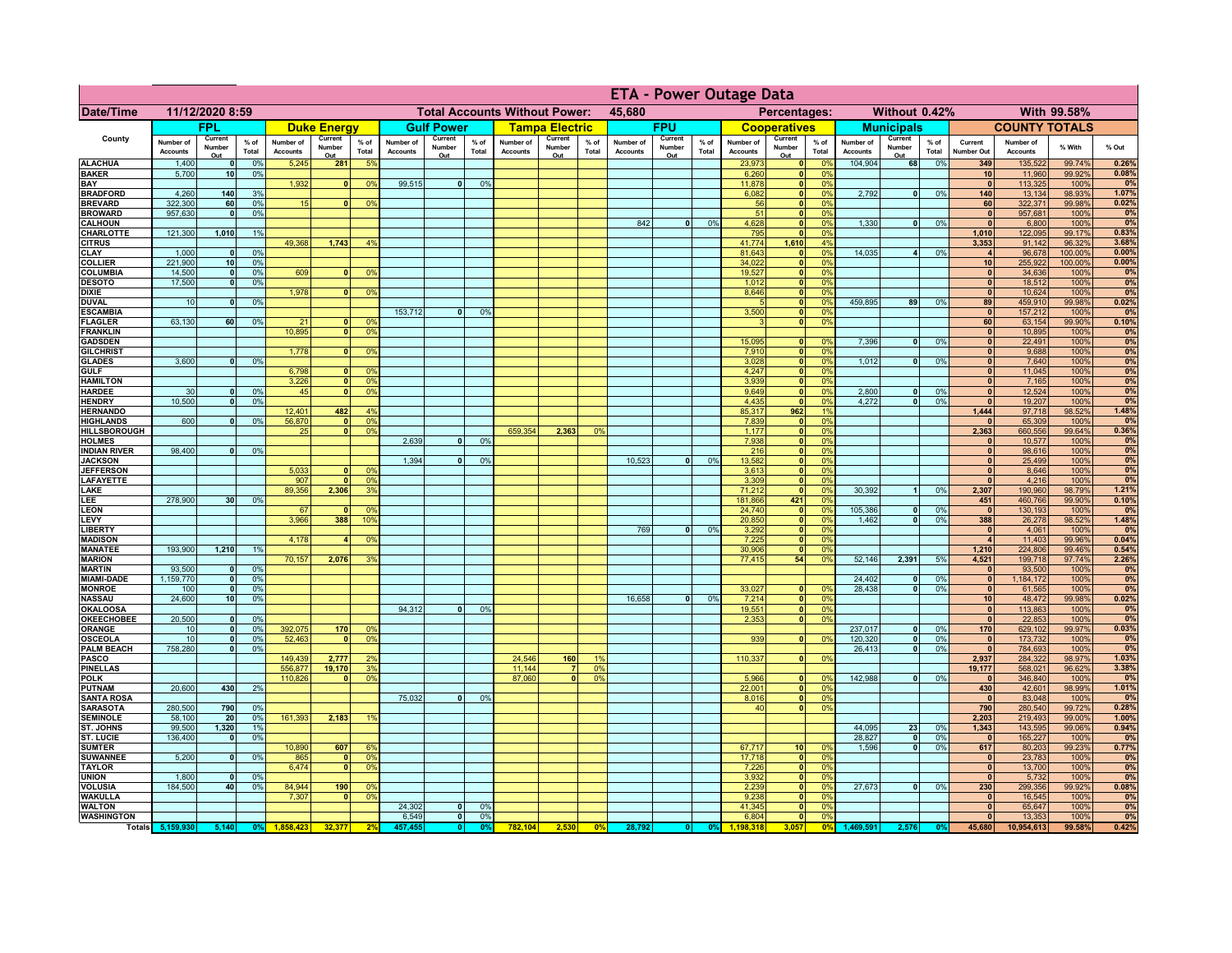## 11/12/2020 9:00 AM ETA



| <b>Power Provider</b>                                  | <b>County</b>            | <b>Number of Customers</b> | <b>Current Number Out</b> | <b>Outage Percentage</b> | <b>Estimated Restore Time</b> |
|--------------------------------------------------------|--------------------------|----------------------------|---------------------------|--------------------------|-------------------------------|
| Duke Energy                                            | <b>PINELLAS</b>          | 556,877                    | 19,170                    | 3.44%                    | <b>TBD</b>                    |
| Duke Energy                                            | PASCO                    | 149,439                    | 2,777                     | 1.86%                    | TBD                           |
| Ocala (Ocala Electric Utility)                         | <b>MARION</b>            | 52,146                     | 2,391                     | 4.59%                    | <b>TBD</b>                    |
| Tampa Electric Company                                 | HILLSBOROUGH             | 659,354                    | 2,363                     | 0.36%                    | $24$                          |
|                                                        | LAKE                     |                            | 2,306                     | 2.58%                    | <b>TBD</b>                    |
| <b>Duke Energy</b>                                     | SEMINOLE                 | 89,356                     | 2,183                     | 1.35%                    |                               |
| Duke Energy                                            |                          | 161,393                    |                           |                          | TBD                           |
| <b>Duke Energy</b>                                     | <b>MARION</b>            | 70,157                     | 2,076                     | 2.96%                    | <b>TBD</b>                    |
| Duke Energy                                            | <b>CITRUS</b>            | 49,368                     | 1,743                     | 3.53%                    | TBD                           |
| Withlacoochee River Electric Cooperative, Inc.         | <b>CITRUS</b>            | 26,118                     | 1,610                     | 6.16%                    | <b>TBD</b>                    |
| Florida Power and Light Company                        | ST. JOHNS                | 99,500                     | 1,320                     | 1.33%                    | TBD                           |
| Florida Power and Light Company                        | <b>MANATEE</b>           | 193,900                    | 1,210                     | 0.62%                    | <b>TBD</b>                    |
| Florida Power and Light Company                        | CHARLOTTE                | 121,300                    | 1,010                     | 0.83%                    | TBD                           |
| Withlacoochee River Electric Cooperative, Inc.         | <b>HERNANDO</b>          | 85,130                     | 962                       | 1.13%                    | <b>TBD</b>                    |
| Florida Power and Light Company                        | SARASOTA                 | 280,500                    | 790                       | 0.28%                    | TBD                           |
| <b>Duke Energy</b>                                     | <b>SUMTER</b>            | 10,890                     | 607                       | 5.57%                    | <b>TBD</b>                    |
| Duke Energy                                            | <b>HERNANDO</b>          | 12,401                     | 482                       | 3.89%                    | TBD                           |
| Florida Power and Light Company                        | <b>PUTNAM</b>            | 20,600                     | 430                       | 2.09%                    | <b>TBD</b>                    |
| Lee County Electric Cooperative                        | LEE                      | 181,866                    | 421                       | 0.23%                    | TBD                           |
| <b>Duke Energy</b>                                     | LEVY                     | 3,966                      | 388                       | 9.78%                    | <b>TBD</b>                    |
| Duke Energy                                            | <b>ALACHUA</b>           | 5,245                      | 281                       | 5.36%                    | TBD                           |
| <b>Duke Energy</b>                                     | <b>VOLUSIA</b>           | 84,944                     | 190                       | 0.22%                    | <b>TBD</b>                    |
| Duke Energy                                            | ORANGE                   | 392,075                    | 170                       | 0.04%                    | TBD                           |
| Tampa Electric Company                                 | PASCO                    | 24,546                     | 160                       | 0.65%                    | $24$                          |
| Florida Power and Light Company                        | <b>BRADFORD</b>          | 4,260                      | 140                       | 3.29%                    | TBD                           |
| Jacksonville (JEA)                                     | <b>DUVAL</b>             | 440,938                    | 89                        | 0.02%                    | <b>TBD</b>                    |
| Gainesville (Gainesville Regional Utilities - GRU)     | <b>ALACHUA</b>           | 98,500                     | 68                        | 0.07%                    | TBD                           |
| Florida Power and Light Company                        | <b>BREVARD</b>           | 322,300                    | 60                        | 0.02%                    | <b>TBD</b>                    |
| Florida Power and Light Company                        | <b>FLAGLER</b>           | 63,130                     | 60                        | 0.10%                    | TBD                           |
| Sumter Electric Cooperative, Inc.                      | <b>MARION</b>            | 60,503                     | 54                        | 0.09%                    | <b>TBD</b>                    |
|                                                        |                          |                            |                           |                          |                               |
| Florida Power and Light Company                        | <b>VOLUSIA</b>           | 184,500                    | 40                        | 0.02%                    | TBD                           |
| Florida Power and Light Company                        | LEE                      | 278,900                    | 30                        | 0.01%                    | <b>TBD</b>                    |
| Jacksonville (JEA)                                     | ST. JOHNS                | 27,580                     | 23                        | 0.08%                    | TBD                           |
| Florida Power and Light Company                        | SEMINOLE                 | 58,100                     | 20                        | 0.03%                    | <b>TBD</b>                    |
| Florida Power and Light Company                        | <b>BAKER</b>             | 5,700                      | 10                        | 0.18%                    | TBD                           |
| Florida Power and Light Company                        | <b>COLLIER</b>           | 221,900                    | 10                        | 0.00%                    | <b>TBD</b>                    |
| Florida Power and Light Company                        | NASSAU                   | 24,600                     | 10                        | 0.04%                    | TBD                           |
| Withlacoochee River Electric Cooperative, Inc.         | <b>SUMTER</b>            | 1,015                      | 10                        | 0.99%                    | <b>TBD</b>                    |
| Tampa Electric Company                                 | <b>PINELLAS</b>          | 11,144                     | $\overline{7}$            | 0.06%                    | $24$                          |
| <b>Duke Energy</b>                                     | <b>MADISON</b>           | 4,178                      | $\overline{4}$            | 0.10%                    | <b>TBD</b>                    |
| Jacksonville (JEA)                                     | <b>CLAY</b>              | 9,994                      | $\overline{4}$            | 0.04%                    | TBD                           |
| City of Leesburg                                       | LAKE                     | 24,500                     | $\mathbf{1}$              | 0.00%                    | <b>TBD</b>                    |
| Central Florida Electric Cooperative                   | <b>ALACHUA</b>           | 918                        | 0                         | 0.00%                    | TBD                           |
| Central Florida Electric Cooperative                   | <b>DIXIE</b>             | 8,025                      | $\pmb{0}$                 | 0.00%                    | <b>TBD</b>                    |
| Central Florida Electric Cooperative                   | <b>GILCHRIST</b>         | 7,906                      | 0                         | 0.00%                    | TBD                           |
| Central Florida Electric Cooperative                   | LAFAYETTE                | 9                          | $\mathbf 0$               | 0.00%                    | <b>TBD</b>                    |
| Central Florida Electric Cooperative                   | LEVY                     | 18,470                     | 0                         | 0.00%                    | TBD                           |
| Central Florida Electric Cooperative                   | <b>MARION</b>            | 9                          | $\mathbf 0$               | 0.00%                    | <b>TBD</b>                    |
| Chattahoochee Electric                                 | GADSDEN                  | 1,173                      | $\mathbf 0$               | 0.00%                    | TBD                           |
| Choctawhatchee Electric Cooperative                    | <b>HOLMES</b>            | 321                        | $\mathbf 0$               | 0.00%                    | <b>TBD</b>                    |
| Choctawhatchee Electric Cooperative                    | <b>OKALOOSA</b>          | 19,551                     | 0                         | 0.00%                    | TBD                           |
| Choctawhatchee Electric Cooperative                    | <b>SANTA ROSA</b>        | 172                        | $\mathbf 0$               | 0.00%                    | TBD                           |
|                                                        |                          |                            |                           |                          |                               |
| Choctawhatchee Electric Cooperative<br>City of Alachua | WALTON<br><b>ALACHUA</b> | 41,246                     | 0                         | 0.00%                    | TBD<br><b>TBD</b>             |
|                                                        |                          | 4,506                      | $\mathsf{O}\xspace$       | 0.00%                    |                               |
| City of Bartow                                         | <b>POLK</b>              | 12,074                     | 0                         | 0.00%                    | TBD                           |
| City of Blountstown                                    | <b>CALHOUN</b>           | 1,330                      | $\mathsf{O}\xspace$       | 0.00%                    | <b>TBD</b>                    |
| City of Bushnell                                       | <b>SUMTER</b>            | 1,596                      | 0                         | 0.00%                    | TBD                           |
| City of Clewiston                                      | <b>HENDRY</b>            | 4,272                      | $\mathsf{O}\xspace$       | 0.00%                    | TBD                           |
| City of Fort Meade                                     | <b>POLK</b>              | 2,379                      | $\mathsf 0$               | 0.00%                    | TBD                           |
| City of Havana                                         | GADSDEN                  | 1,455                      | $\mathbf 0$               | 0.00%                    | TBD                           |
| City of Moore Haven                                    | <b>GLADES</b>            | 1,012                      | 0                         | 0.00%                    | TBD                           |
| City of Mount Dora                                     | LAKE                     | 5,892                      | $\mathbf 0$               | 0.00%                    | TBD                           |
| City of Newberry                                       | <b>ALACHUA</b>           | 1,898                      | $\mathsf 0$               | 0.00%                    | <b>TBD</b>                    |
| City of Quincy                                         | GADSDEN                  | 4,768                      | $\mathsf{O}\xspace$       | 0.00%                    | TBD                           |
| City of Starke                                         | <b>BRADFORD</b>          | 2,792                      | $\mathsf 0$               | 0.00%                    | TBD                           |
| City of Tallahassee                                    | <b>LEON</b>              | 105,386                    | $\mathsf{O}\xspace$       | 0.00%                    | TBD                           |
| City of Vero Beach                                     | <b>INDIAN RIVER</b>      | 0                          | 0                         |                          | TBD                           |
| City of Wauchula                                       | HARDEE                   | 2,800                      | $\mathsf{O}\xspace$       | 0.00%                    | TBD                           |
| City of Williston                                      | LEVY                     | 1,462                      | $\mathsf 0$               | 0.00%                    | TBD                           |
| City of Winter Park                                    | ORANGE                   | 14,947                     | $\pmb{0}$                 | 0.00%                    | TBD                           |
| Clay Electric Cooperative                              | <b>ALACHUA</b>           | 23,055                     | 0                         | 0.00%                    | TBD                           |
| Clay Electric Cooperative                              | <b>BAKER</b>             | 2,582                      | $\pmb{0}$                 | 0.00%                    | <b>TBD</b>                    |
| Clay Electric Cooperative                              | <b>BRADFORD</b>          | 6,082                      | 0                         | 0.00%                    | TBD                           |
|                                                        |                          |                            |                           |                          |                               |
| Clay Electric Cooperative                              | <b>CLAY</b>              | 81,643                     | $\pmb{0}$                 | 0.00%                    | TBD                           |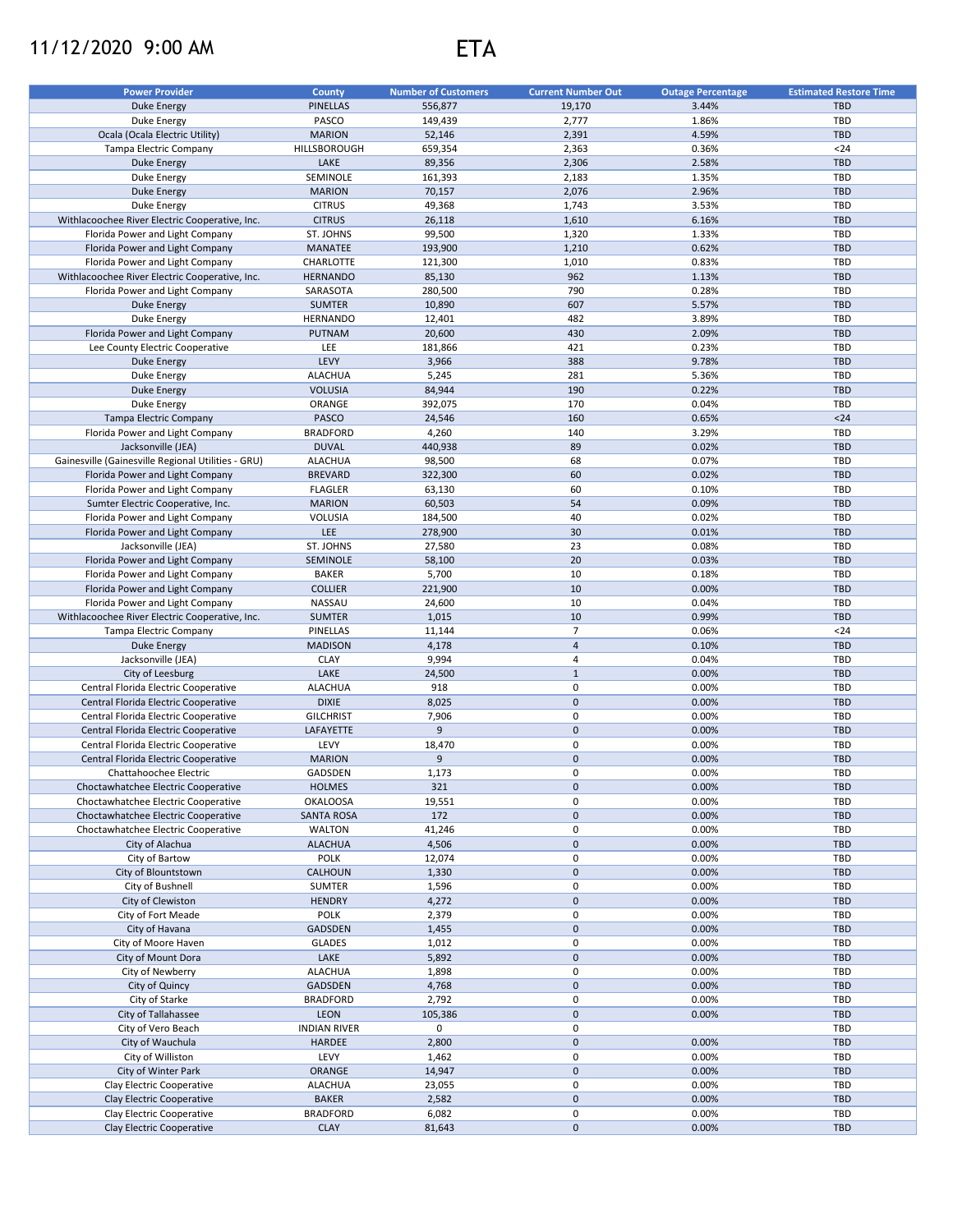## 11/12/2020 9:00 AM ETA



| Clay Electric Cooperative                 | COLUMBIA            | 17,543         | 0                   | 0.00% | <b>TBD</b> |
|-------------------------------------------|---------------------|----------------|---------------------|-------|------------|
| Clay Electric Cooperative                 | <b>DUVAL</b>        | 5              | $\mathbf 0$         | 0.00% | <b>TBD</b> |
|                                           |                     |                |                     |       |            |
| Clay Electric Cooperative                 | <b>FLAGLER</b>      | 3              | 0                   | 0.00% | <b>TBD</b> |
| Clay Electric Cooperative                 | <b>GILCHRIST</b>    | $\overline{4}$ | $\pmb{0}$           | 0.00% | <b>TBD</b> |
| Clay Electric Cooperative                 | LAKE                | 2,317          | 0                   | 0.00% | TBD        |
|                                           |                     |                |                     |       |            |
| Clay Electric Cooperative                 | LEVY                | 744            | $\pmb{0}$           | 0.00% | <b>TBD</b> |
| Clay Electric Cooperative                 | <b>MARION</b>       | 16,903         | $\pmb{0}$           | 0.00% | <b>TBD</b> |
| Clay Electric Cooperative                 | PUTNAM              | 22,001         | $\pmb{0}$           | 0.00% | <b>TBD</b> |
|                                           |                     |                |                     |       |            |
| Clay Electric Cooperative                 | SUWANNEE            | 5              | 0                   | 0.00% | <b>TBD</b> |
| Clay Electric Cooperative                 | <b>UNION</b>        | 3,932          | $\mathbf 0$         | 0.00% | <b>TBD</b> |
| Clay Electric Cooperative                 | <b>VOLUSIA</b>      | 2,239          | 0                   | 0.00% | <b>TBD</b> |
|                                           |                     |                |                     |       |            |
| <b>Duke Energy</b>                        | BAY                 | 1,932          | $\pmb{0}$           | 0.00% | <b>TBD</b> |
| Duke Energy                               | <b>BREVARD</b>      | 15             | $\mathbf 0$         | 0.00% | <b>TBD</b> |
| <b>Duke Energy</b>                        | <b>COLUMBIA</b>     | 609            | $\pmb{0}$           | 0.00% | <b>TBD</b> |
|                                           | <b>DIXIE</b>        |                | 0                   |       | <b>TBD</b> |
| Duke Energy                               |                     | 1,978          |                     | 0.00% |            |
| Duke Energy                               | <b>FLAGLER</b>      | 21             | $\pmb{0}$           | 0.00% | <b>TBD</b> |
| Duke Energy                               | <b>FRANKLIN</b>     | 10,895         | 0                   | 0.00% | <b>TBD</b> |
| Duke Energy                               | <b>GILCHRIST</b>    | 1,778          | $\pmb{0}$           | 0.00% | <b>TBD</b> |
|                                           |                     |                |                     |       |            |
| Duke Energy                               | <b>GULF</b>         | 6,798          | $\pmb{0}$           | 0.00% | TBD        |
| <b>Duke Energy</b>                        | <b>HAMILTON</b>     | 3,226          | $\pmb{0}$           | 0.00% | <b>TBD</b> |
| Duke Energy                               | HARDEE              | 45             | 0                   | 0.00% | TBD        |
|                                           |                     |                |                     |       |            |
| <b>Duke Energy</b>                        | <b>HIGHLANDS</b>    | 56,870         | $\mathbf 0$         | 0.00% | <b>TBD</b> |
| Duke Energy                               | HILLSBOROUGH        | 25             | 0                   | 0.00% | TBD        |
| <b>Duke Energy</b>                        | <b>JEFFERSON</b>    | 5,033          | $\pmb{0}$           | 0.00% | <b>TBD</b> |
|                                           |                     |                |                     |       |            |
| Duke Energy                               | LAFAYETTE           | 907            | 0                   | 0.00% | TBD        |
| <b>Duke Energy</b>                        | <b>LEON</b>         | 67             | $\pmb{0}$           | 0.00% | <b>TBD</b> |
| Duke Energy                               | <b>OSCEOLA</b>      | 52,463         | 0                   | 0.00% | TBD        |
|                                           |                     |                |                     |       |            |
| Duke Energy                               | <b>POLK</b>         | 110,826        | $\pmb{0}$           | 0.00% | <b>TBD</b> |
| Duke Energy                               | SUWANNEE            | 865            | $\pmb{0}$           | 0.00% | <b>TBD</b> |
| <b>Duke Energy</b>                        | <b>TAYLOR</b>       | 6,474          | $\mathsf{O}\xspace$ | 0.00% | <b>TBD</b> |
|                                           |                     |                |                     |       |            |
| Duke Energy                               | WAKULLA             | 7,307          | $\pmb{0}$           | 0.00% | TBD        |
| Escambia River Electric Cooperative, Inc. | <b>ESCAMBIA</b>     | 3,500          | $\mathbf 0$         | 0.00% | <b>TBD</b> |
| Escambia River Electric Cooperative, Inc. | <b>SANTA ROSA</b>   | 7,844          | $\pmb{0}$           | 0.00% | TBD        |
| Florida Keys Electric Cooperative         | <b>MONROE</b>       | 33,027         | $\pmb{0}$           | 0.00% | <b>TBD</b> |
|                                           |                     |                |                     |       |            |
| Florida Power and Light Company           | <b>ALACHUA</b>      | 1,400          | 0                   | 0.00% | <b>TBD</b> |
| Florida Power and Light Company           | <b>BROWARD</b>      | 957,630        | $\pmb{0}$           | 0.00% | <b>TBD</b> |
| Florida Power and Light Company           | <b>CLAY</b>         | 1,000          | 0                   | 0.00% | <b>TBD</b> |
|                                           |                     |                |                     |       |            |
| Florida Power and Light Company           | <b>COLUMBIA</b>     | 14,500         | $\pmb{0}$           | 0.00% | <b>TBD</b> |
| Florida Power and Light Company           | <b>DESOTO</b>       | 17,500         | 0                   | 0.00% | <b>TBD</b> |
| Florida Power and Light Company           | <b>DUVAL</b>        | 10             | $\mathbf 0$         | 0.00% | <b>TBD</b> |
|                                           |                     |                |                     |       |            |
| Florida Power and Light Company           | <b>GLADES</b>       | 3,600          | 0                   | 0.00% | <b>TBD</b> |
| Florida Power and Light Company           | <b>HARDEE</b>       | 30             | $\mathbf 0$         | 0.00% | <b>TBD</b> |
| Florida Power and Light Company           | <b>HENDRY</b>       | 10,500         | 0                   | 0.00% | <b>TBD</b> |
|                                           |                     |                | $\pmb{0}$           |       |            |
| Florida Power and Light Company           | <b>HIGHLANDS</b>    | 600            |                     | 0.00% | <b>TBD</b> |
| Florida Power and Light Company           | <b>INDIAN RIVER</b> | 98,400         | $\mathbf 0$         | 0.00% | <b>TBD</b> |
| Florida Power and Light Company           | <b>MARTIN</b>       | 93,500         | $\pmb{0}$           | 0.00% | <b>TBD</b> |
|                                           | MIAMI-DADE          |                | 0                   | 0.00% | <b>TBD</b> |
| Florida Power and Light Company           |                     | 1,159,770      |                     |       |            |
| Florida Power and Light Company           | <b>MONROE</b>       | 100            | $\mathbf 0$         | 0.00% | <b>TBD</b> |
| Florida Power and Light Company           | OKEECHOBEE          | 20.500         | 0                   | 0.00% | TBD        |
| Florida Power and Light Company           | ORANGE              | 10             | $\pmb{0}$           | 0.00% | TBD        |
|                                           |                     |                |                     |       |            |
| Florida Power and Light Company           | OSCEOLA             | 10             | 0                   | 0.00% | TBD        |
| Florida Power and Light Company           | PALM BEACH          | 758,280        | $\pmb{0}$           | 0.00% | TBD        |
| Florida Power and Light Company           | ST. LUCIE           | 136,400        | 0                   | 0.00% | <b>TBD</b> |
|                                           |                     |                |                     |       |            |
| Florida Power and Light Company           | SUWANNEE            | 5,200          | $\pmb{0}$           | 0.00% | <b>TBD</b> |
| Florida Power and Light Company           | <b>UNION</b>        | 1,800          | 0                   | 0.00% | TBD        |
| Florida Public Utilities Corporation      | CALHOUN             | 842            | $\pmb{0}$           | 0.00% | Restored   |
|                                           | <b>JACKSON</b>      |                |                     |       |            |
| Florida Public Utilities Corporation      |                     | 10,523         | 0                   | 0.00% | Restored   |
| Florida Public Utilities Corporation      | <b>LIBERTY</b>      | 769            | $\pmb{0}$           | 0.00% | Restored   |
| Florida Public Utilities Corporation      | NASSAU              | 16,658         | 0                   | 0.00% | Restored   |
| Fort Pierce Utilities Authority           | ST. LUCIE           | 28,827         | $\pmb{0}$           | 0.00% | <b>TBD</b> |
|                                           |                     |                |                     |       |            |
| Glades Electric Cooperative, Inc.         | <b>GLADES</b>       | 3,028          | 0                   | 0.00% | <b>TBD</b> |
| Glades Electric Cooperative, Inc.         | <b>HARDEE</b>       | $\mathbf 0$    | $\pmb{0}$           |       | <b>TBD</b> |
| Glades Electric Cooperative, Inc.         | <b>HENDRY</b>       | 3,683          | 0                   | 0.00% | <b>TBD</b> |
|                                           |                     |                |                     |       |            |
| Glades Electric Cooperative, Inc.         | <b>HIGHLANDS</b>    | 7,461          | $\pmb{0}$           | 0.00% | <b>TBD</b> |
| Glades Electric Cooperative, Inc.         | OKEECHOBEE          | 2,353          | 0                   | 0.00% | <b>TBD</b> |
| Green Cove Springs Electric               | <b>CLAY</b>         | 4,041          | $\pmb{0}$           | 0.00% | <b>TBD</b> |
|                                           |                     |                |                     |       |            |
| Gulf Coast Electric Cooperative, Inc.     | BAY                 | 11,878         | 0                   | 0.00% | <b>TBD</b> |
| Gulf Coast Electric Cooperative, Inc.     | CALHOUN             | 1,793          | $\mathsf{O}\xspace$ | 0.00% | <b>TBD</b> |
| Gulf Coast Electric Cooperative, Inc.     | <b>GULF</b>         | 4,247          | 0                   | 0.00% | <b>TBD</b> |
|                                           |                     |                | $\pmb{0}$           | 0.00% |            |
| Gulf Coast Electric Cooperative, Inc.     | <b>JACKSON</b>      | 50             |                     |       | <b>TBD</b> |
| Gulf Coast Electric Cooperative, Inc.     | <b>WALTON</b>       | 99             | 0                   | 0.00% | TBD        |
| Gulf Coast Electric Cooperative, Inc.     | WASHINGTON          | 2,484          | $\mathsf{O}\xspace$ | 0.00% | <b>TBD</b> |
| <b>Gulf Power Company</b>                 | BAY                 | 99,515         | 0                   | 0.00% | Restored   |
|                                           |                     |                |                     |       |            |
| <b>Gulf Power Company</b>                 | <b>ESCAMBIA</b>     | 153,712        | $\pmb{0}$           | 0.00% | Restored   |